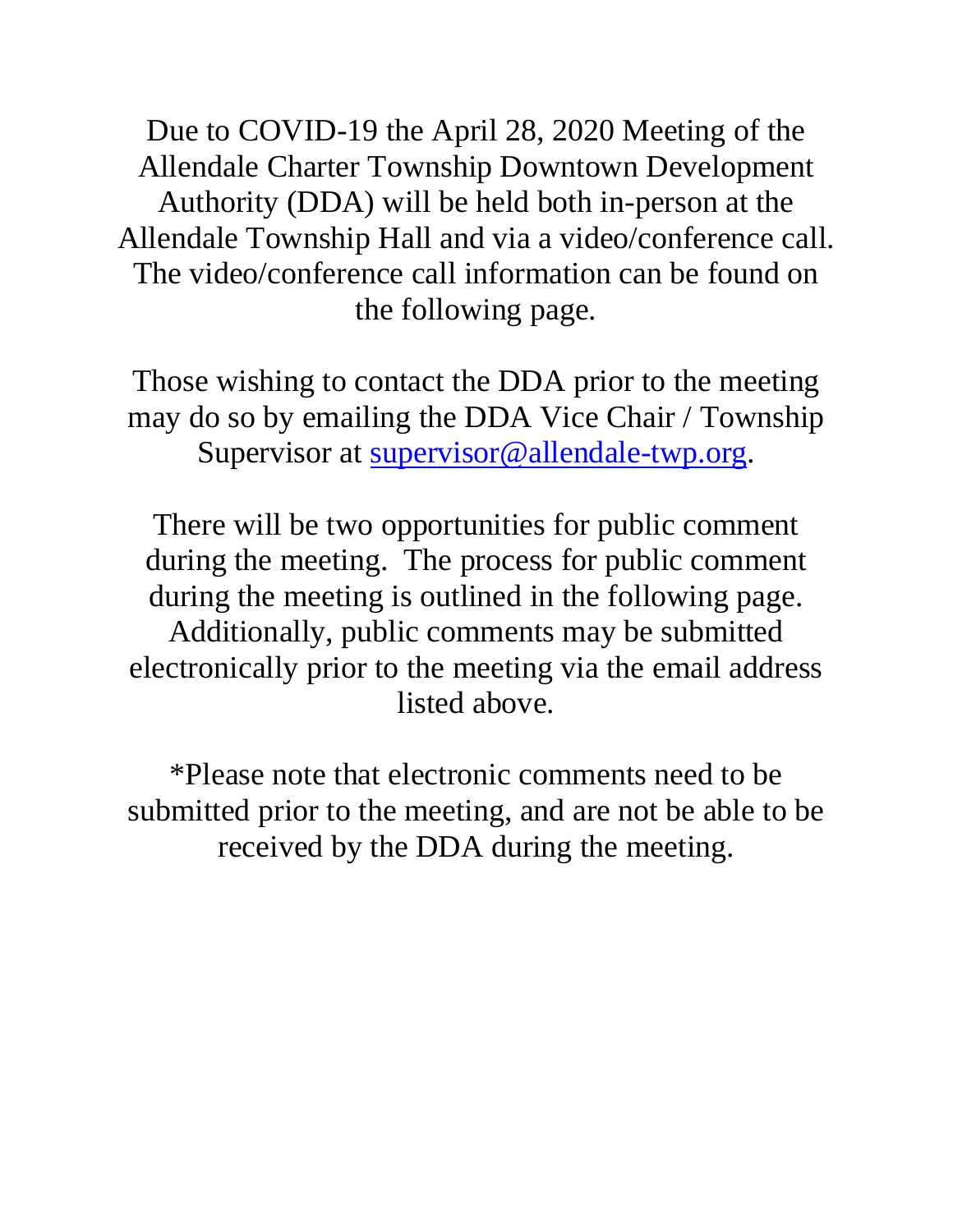Allendale Township Downtown Development Authority (DDA) Meeting Tues, Apr 28, 2020 8:00 AM (EDT)

## **You can join the meeting from your computer, tablet or smartphone.**

<https://global.gotomeeting.com/join/856012613>

or if you'd prefer not to download the desktop application you can use the web app by going to <https://app.gotomeeting.com/> through the Chrome internet browser and enter the access code listed below.

# **You can dial in using your phone.**

United States: +1 (872) 240-3212

## **Access Code:** 856-012-613

For Individuals with disabilities you can use this relay service: …….  $711$ ….

### **Instructions**:

- 1. Dial into the number provided above.
- 2. You will be asked for an access code.
- 3. Enter the access code above.
- 4. Press # to confirm access code.
- 5. You will be asked for an audio pin. (There is no audio pin for this meeting.)
- 6. Press # to confirm you don't have an audio pin.

\*Once you enter the call you will be muted by the admin.

### **Public Comment**:

Please note that this meeting is open to the public, but is not structured for public discussion to occur throughout the entire meeting. Instead, there are opportunities for members of the public to address the DDA during specific points in the meeting.

### **Two periods of public comment will be held during the times outlined in the attached agenda**.

- 1. The admin for the call will unmute callers one by one.
- 2. When it is your turn to speak you will be notified that you have been "unmuted"
- 3. You will have 10 seconds to respond if you would like to speak.
	- $\circ$  If you confirm that you will like to speak you will be given "the floor" and 3 minutes to speak.
	- o If you decline to speak or do not answer, the admin will move to the next caller.
- 4. At the end of each public comment period, the opportunity for public comment will be closed and the Meeting Chair will move the meeting forward.

# **Closing the Meeting:**

- 1. Closing of the meeting will proceed by motion of the DDA after completion of the items on the agenda. The agenda can be found in the following pages.
- 2. Shortly after the meeting is closed the admin will end the meeting for all participants. You should hear a brief chime and then the call will be disconnected.